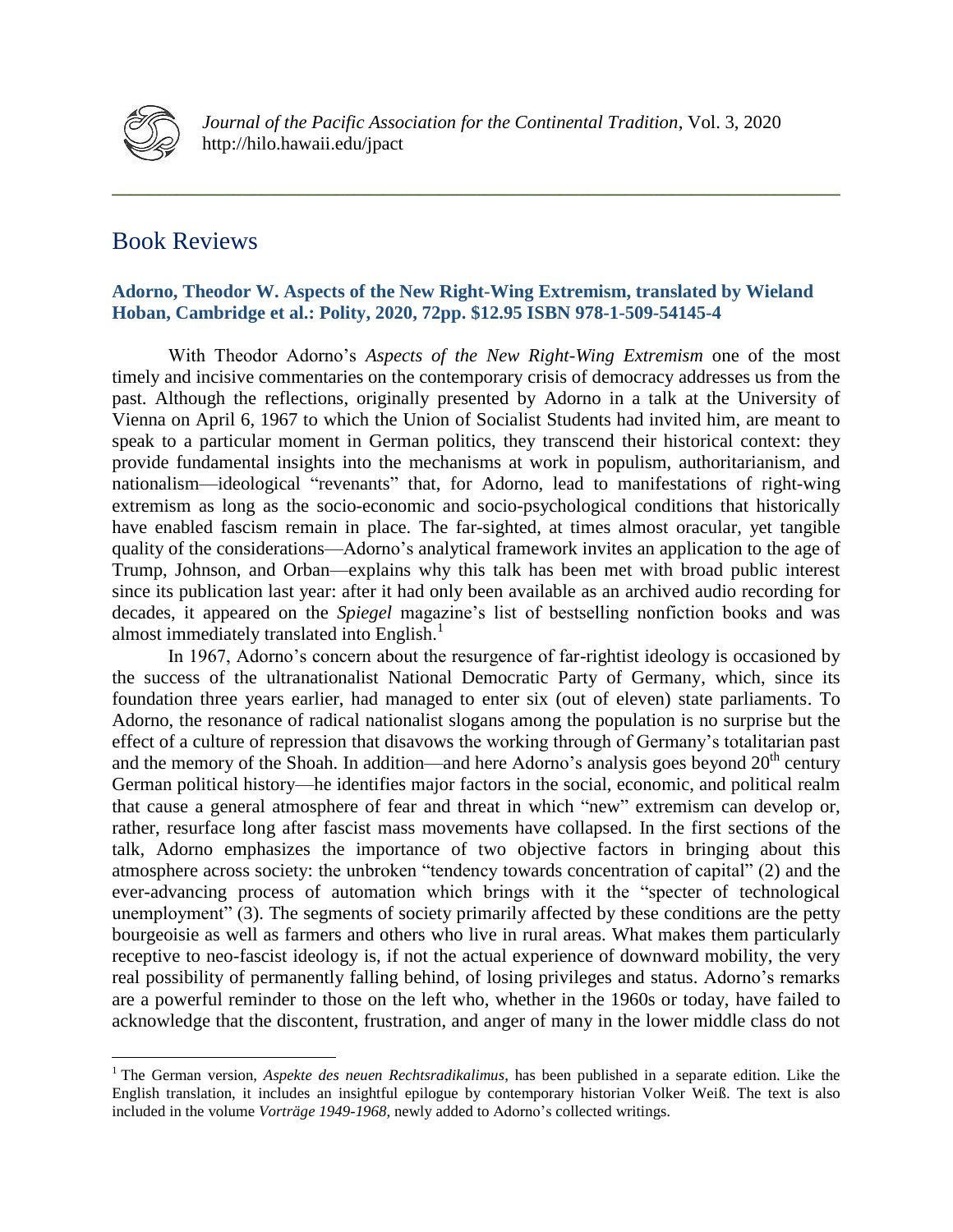$\overline{a}$ 

simply spring from nostalgic or otherwise "backward" investments and irrational orientations. While there is an element of narcissistic insult to their perception and mood, their sense of being caught in a downward spiral first and foremost results from the unequal distribution of burdens in an increasingly globalized and technologized economy.

Yet, Adorno makes clear that the manner in which those whose economic, social, and political inclusion is threatened respond to their situation is profoundly misdirected. This, for instance, becomes apparent in their "hatred of socialism" (3) and communism or, rather, of what is imagined under these labels (see pp. 19-20). On Adorno's account, such aggressive resentment must be understood in terms of displacing responsibility: the groups who experience or anticipate social relegation do not hold the existing "apparatus" accountable but shift the blame to those who they perceive to have undermined and weakened the capitalist system through criticism. Adorno shows that such perceptions do not emerge out of nothing but get incited and reamplified by representatives and profiteers of the very economic system that generates widespread precarity: without schematically suggesting an intrinsic or necessary convergence with rightwing extremism, he reminds his audience that "big industry" tends to have no reservations to enter into alliances with such radical forces as long as it is narrowly focused on its immediate economic interests—and that "industrial backing" (7) had played a major role in the rise of fascism during the inter-war period.

Adorno's reflections on these objective conditions are complemented by socialpsychological considerations on subjective enabling conditions for a resurgence of extreme nationalism. With reference to the 1950 study *The Authoritarian Personality* which he coauthored, he examines how the prevailing sense of uncertainty is countered—or, more accurately, gets repressed—in desperate ideological over-identification. While it might seem paradoxical that extreme nationalist ideology unfolds its "demonic" and "destructive" force anew at a moment when the nation-state is losing its former status in processes of supra-national integration, Adorno holds that it is precisely their recognition of these processes—and, thus, of the "fictitious," "spectral," and "outdated" character of radical nationalism—that explains the uncompromising, fanatic commitment of its adherents. Among other things, this "broken" or ambivalent attitude of commitment and doubt finds expression in defiance as well as in a fascination with visions of apocalyptic doom, a willingness to embrace not only risk but "catastrophe" (see pp. 4-5 and  $9-10$ ).<sup>2</sup> For Adorno, it is this combination of objective and subjective elements which provides the fertile ground for right-wing extremism to grow. Of course, this extremism is "new" only insofar as it is contemporary but ultimately arises from unchanged structures and pervasive patterns within modern capitalist societies—or, politically speaking, from the failure of these societies to realize anything more than "formal" democracy (see p. 9).

Reminiscent of his mature investigations into the "culture industry," Adorno rejects the notion that such extremism might reflect, let alone satisfy genuine needs and desires of the "masses"; he instead insists that it is actively and deliberately fabricated through power strategies and techniques deployed by "manipulative types" (see pp.  $14-16$ ).<sup>3</sup> Adorno systematically

<sup>2</sup> With a focus on the German context, Adorno points to the figure of Wotan in Richard Wagner's *The Ring* as an archetype for thus "wanting the end."

<sup>&</sup>lt;sup>3</sup> It is this element of being "tailored" or "manufactured" that leads Adorno to replace the term "mass culture" with the term "culture industry" which avoids the misinterpretation that such pseudo-culture might "arise spontaneously from the masses themselves." See Theodor Adorno, "Culture Industry Reconsidered" (1963), in *The Culture Industry: Selected Essays on Mass Culture*, London/New York: Routledge, 98.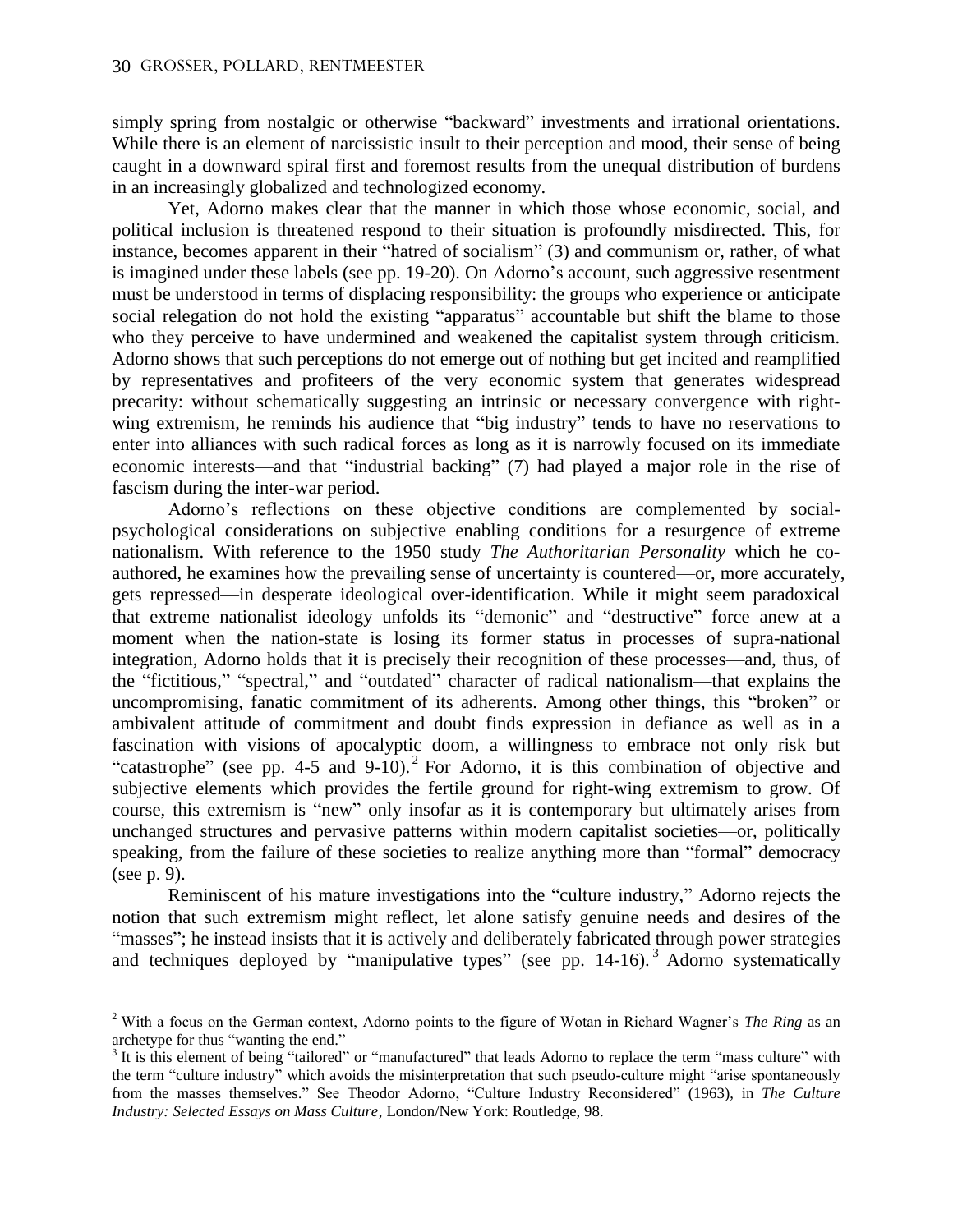dissects the arsenal utilized by these types who, insinuating constantly and against all evidence to already have achieved "great success," exploit a climate of uncertainty and "palm their [agenda] off" on the most disoriented and fearful. It encompasses the openly or latently anti-Semitic designation of "enemies" such as "communists" and "intellectuals"; the appeal to "foreign domination" (36) short-circuited with "foreign workers" and the "sell-out" of the national economy; the reference to martial terms like "traitor," which goes hand in hand with a rampant "punitiveness;" and the use of "lies," which, permanently repeated, take a "cumulative effect" over time that is deeply detrimental to public discourse. By mixing "anecdotes" with pseudoobjective "concrete" data, manipulators increasingly discredit and prevent everything that resembles an actual exchange of arguments. As propaganda turns into "the substance of politics" (13), a "vulgar idealism" that is merely pragmatic and devoid of all content suffices to create a followership united around promises of future or restored greatness. The atrophy of rationally grounded political discourse culminates in a perversion of the very term democracy when rightwing extremist puppeteers cast themselves as agents of "true democracy" (24)—as if a firm commitment to respect, to non-violence, or to universal rights were not a necessary condition for the existence and legitimacy of democratic politics. 4

What often reads like a lucid commentary that exposes the playbooks of Steve Bannon or Stephen Miller also engages with the question how neo-fascist machinations can be fought back against. In Adorno's view, all kinds of "ethical appeal" are bound to remain futile in a climate in which terms like "humanity" are associated with an allegedly aloof, elitist inter- or postnationalism and, thus, likely to incite fury. For "the art of opposing this" (26) to yield tangible results, Adorno identifies other methods as imperative: an appeal to the "central" or "real interests" that are at stake—he mentions the negative consequences of right-wing extremism for its supporters as to homogenizing, disciplining effects on the private sphere or as to renters' protection and affordable health care (see p. 17 and p. 37); a parrhesiastic approach that explicitly names specific "tricks" of leading extremist figures and outlets as well as their overarching "gigantic psychological rip-off" (39); and a pointing out of "elements of projection" that are at work when "authoritarian personalities" seek redemption in radical ideology, unreserved hostility, or obedience to "their master's voice"<sup>5</sup>—even though he admits that such a "turn inwards" (38), due to the self-enclosed, self-reinforcing, and therefore "unresponsive" character of their commitment and mindset, is hard to achieve.

While Adorno's trust in the "full force of reason" and "unideological truth" can appear to be divorced from an era of post-truth politics, technologically enhanced large-scale misinformation campaigns, and deep ideological division, the warning that concludes his reflections is all the more appropriate and urgent today: whether neo-fascist movements will be regarded as mere "scars of democracy" or as having inflicted fatal injuries on democratic systems decisively depends on our own readiness and capacity to overcome "resignation" and a "harmfully spectator-like relation to reality" (40). Instead of regarding new right-wing extremism as if it was a "natural disaster," we have to be involved, responsible "political subjects." In the

<sup>&</sup>lt;sup>4</sup> While rather brief, these remarks by Adorno are strikingly similar to an almost contemporaneous public intervention by another leading theorist that has also been published for the first time recently: Hannah Arendt's sharp criticism of elements of nationalism in Western democracies, formulated in her 1963 *Nation-State and Democracy*.

<sup>5</sup> Adorno, "Culture Industry Reconsidered," 99. In examining how certain culture-industrial techniques produce conformism and "blind, opaque authority," exploit "ego-weakness" through, e.g., the "star system," and, thus, chip away at the foundations of democratic societies, the essay is an ideal complement to *Aspects of the New Right-Wing Extremism*.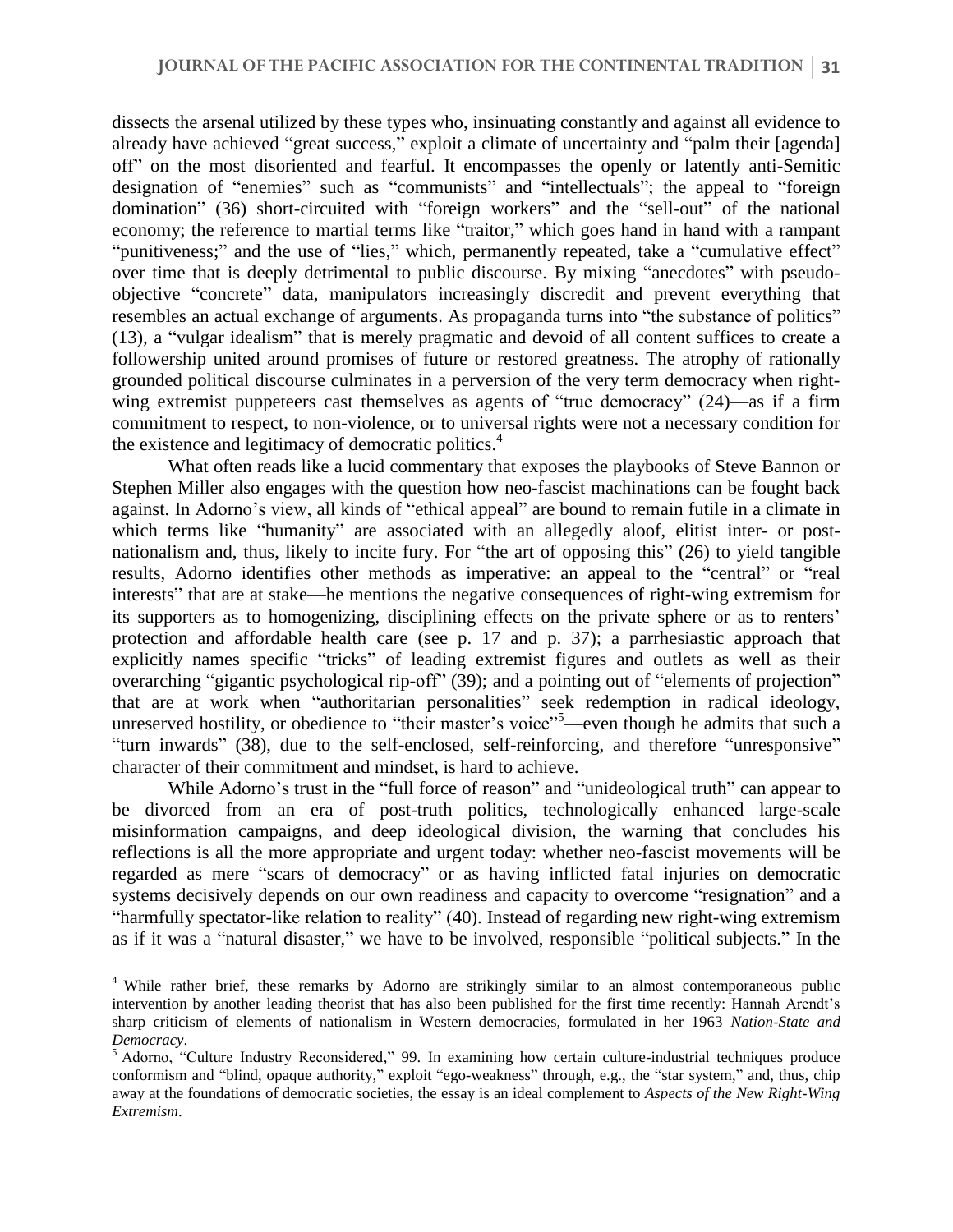$\overline{a}$ 

short run, this means to become artists of opposition and resistance; in the long run, it means to gradually disable the factors that allow for its all too regular reappearance.

Florian Grosser California College of the Arts/University of California, Berkeley

## **Lally, Róisín.** *Sustainability in the Anthropocene: Philosophical Essays on Renewable Technologies***. Lanham, Maryland and London: Lexington Books, 2019. 225 pp. (HB) \$95.00. ISBN: 978-1-4985-8422-7**

Róisín Lally's *Sustainability in the Anthropocene* provides a wealth of essays on the philosophical meanings and implications of renewable technologies, as well as glimpses of novel ways toward a sustainable future that integrate deeply meaningful ways of being for humans. The edited collection features some of the most reputable thinkers in the philosophy of technology, such as Don Ihde, Babette Babich, and Trish Glazebrook, as well as some newcomers with novel perspectives that need to be taken into consideration not only for fellow philosophers, but for anyone interested in the future of our increasingly vulnerable planet. The book is divided into four parts: defining sustainability, exploring the relationship between sustainability and particular renewable technologies, investigating sustainability and design, and finally examining sustainability and ethics. The authors engage in applications of various philosophers from the Continental tradition, most prominently the work of Martin Heidegger. I provide a brief summary of the various sections and highlight key arguments while providing some commentary with an aim to keep the conversation going.

The first part of the book, "Defining Sustainability," does an excellent job of demonstrating the polyvalence of the term "sustainability." We in environmental philosophical circles often point to the *Bruntland Report* of 1987 as a landmark document in defining sustainability. Here, sustainable development is defined as "development that meets the needs of the present without compromising the ability of future generations to meet their own needs."<sup>6</sup> In her chapter, Cristina Pontes Bonfiglioli does an excellent job of showing how the Bruntland definition is clearly important, but its institutional context is necessarily limited when applied in other spheres. As she states, "Sustainability can be either a civilizing goal; a motivation for civil society organizations; a technological challenge for the industry; a political dispute in UN bodies; a marketing target for consumption; [or] a desired public image of virtually all contemporary corporations" (7). Given this wide array of meanings, it is important for those of us who use the term "sustainability" to be clear on what we mean by the term, as clarity of concepts is essential to the accuracy of any application of them. Before we embark upon the task of clarifying our concepts surrounding sustainability, however, we need to cultivate the ability to question our values and purposes as a civilization and think beyond the myopic lenses of economic progress and technological efficiency as Jan Kyrre Berg Friis argues in his contribution to this section (35). Otherwise, we may fall prey to what Michael Zimmerman has called "technological nihilism," that is, a technologically sophisticated world in which efficiency and productivity are

<sup>6</sup> The World Commission on Environment and Development, *Our Common Future*, Oxford and New York: Oxford University Press, 1987, 41.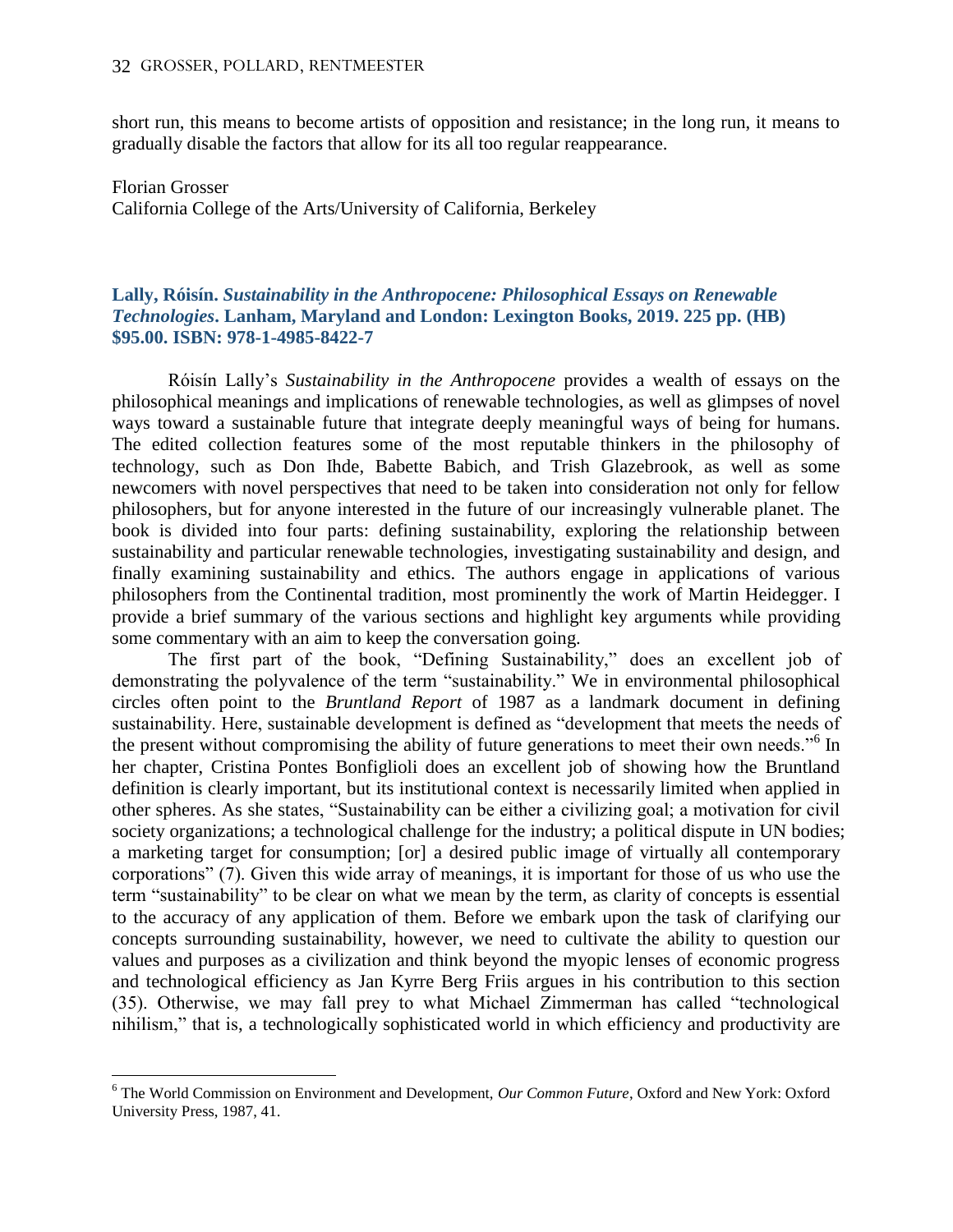maximized but a world that is ultimately devoid of meaning.<sup>7</sup> Many of the chapters in the subsequent sections attempt this very task.

While Part One asks what we mean by sustainability, Part Two features authors who engage in philosophical interpretations of specific renewable technologies. I find this to be the strongest section of the book. In the first chapter, Don Ihde shares his personal creative engagements with energy and power, and specifically with solar energy, which no doubt has helped guide his thought on his philosophy of technology (47-50).<sup>8</sup> As Ihde has become one of the foremost philosophers of technology, it is enlightening to see the ways in which his personal experiences have shaped his philosophical outlook. Trish Glazebrook provides a convincing narrative surrounding water and oil in her chapter, noting that by reducing water to a mere resource in a contemporary framework, we ignore that "indigenous knowledge systems harbor a saving power that immerses human understanding in the life value of water" (66). When we double-down on our oil accessibility through dangerous practices like hydraulic fracturing, which is extremely water-intensive and unsustainable, we are not only demonstrating the "where there is a will, there is a way' sort of thinking that typifies the age of modern technology,"<sup>9</sup> but also failing to recognize water as anything more than a resource and are therefore disregarding the wisdom of countless indigenous traditions. Glazebrook has continued her project of championing the need to explore more sustainable practices that not only are timehonored and true but respect the natural world, and water in particular, as more than a repository of resources for human consumption  $(74)$ .<sup>10</sup> Róisín Lally's chapter in this section deals with the question of wind turbines as a sustainable technology. Lally argues persuasively that our sole reliance on engineers and technicians to produce current wind turbine technology has failed, as it "uses fossil fuels, is excessively expensive, is disproportionately big, and is very quickly and effectively reducing land surface" (87). Taking a cue from the American sculptor Lyman Whitaker, she argues that we need more artists who design wind sculptures that are both aesthetically appealing and environmentally sustainable. I think Lally is exactly right, and her way of conceptualizing the integration of environmental sustainability with meaning is precisely the sort of work that this volume can inspire. Rounding out this part of the volume is a chapter by Babette Babich, who asks us to think beyond geoengineering and normative ethics by examining our human relations to meaning, value, and purpose. All of the authors in this section of the volume illuminate eco-friendly solutions that appropriately respond to technological nihilism. While the influence of Heidegger is palpable, the ways in which the authors move beyond Heidegger's thinking by providing practical examples is what is most impressive.

Part Three of the collection provides essays that investigate the relationship between sustainability and design. Dana S. Belu's chapter examines the environmental externalities involved in advanced reproductive technologies (ARTs) like cytoplasmic transfer and gestational surrogacy, including the need for transatlantic flights and the birth of unintended children in twins and triplets. She ultimately argues that "women's reproductive bodies show up as

<sup>7</sup> Michael E. Zimmerman, *Heidegger's Confrontation with Modernity: Technology, Politics, Art* (Bloomington and Indianapolis: Indiana University Press, 1990).

<sup>8</sup> Cf. Ihde's robust range of work from *Technics and Praxis: A Philosophy of Technology* (Dodrecht: D. Reidel Publishing Company, 1979) through *Heidegger's Technologies: Postphenomenological Perspectives* (New York: Fordham University Press, 2010).

<sup>9</sup> Casey Rentmeester, *Heidegger and the Environment* (London and Lanham, Maryland: Rowman & Littlefield International, 2016), 54.

<sup>&</sup>lt;sup>10</sup> Cf. Trish Glazebrook and Matt Story, "Heidegger and International Development," in *Heidegger in the Twenty-First Century*, eds. Georgakis and Ennis (Dordrecht: Springer Science+Business Media, 2015).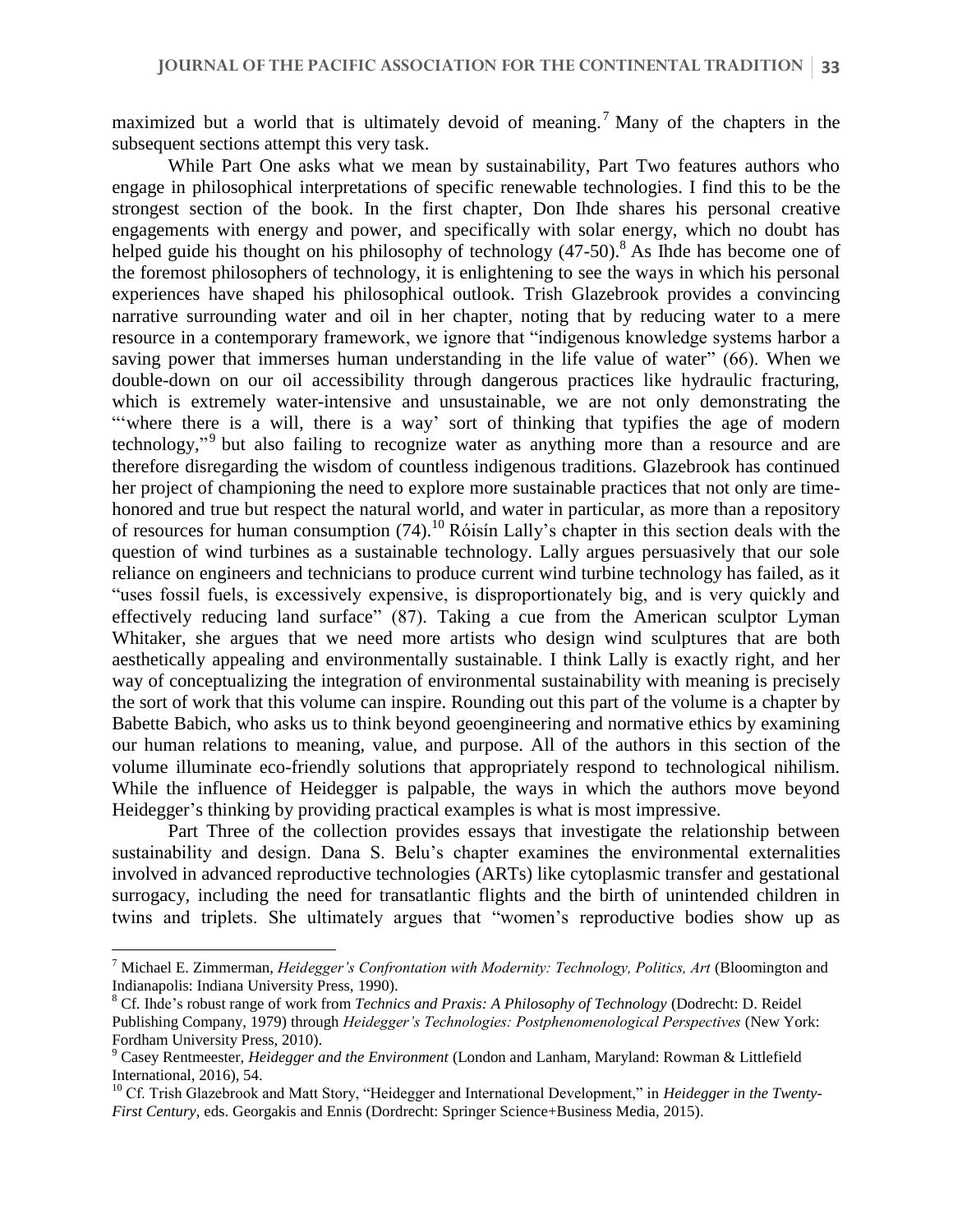extractible, techno-social resources that serve ARTs" (105) particularly through her example of transnational surrogacy between wealthy "first world" parents and women in India facing poverty. I think Belu does a nice job of showing a concrete example in which Heidegger's claim that human beings are "taken as *Bestand*," that is, as a resource, is exhibited, <sup>11</sup> but also of showing how questions of international social justice come into play in such an interpretation. In the next chapter, Brendan Mahoney provides the provocative thesis that "sustainable energy technologies potentially further the exploitative logic of fossil fuels in a subtler but more insidious manner precisely because they do *not* degrade the environment" (124). Essentially, he argues that in both sustainable technologies and fossil fuel-based technologies the natural world still shows up as *Bestand*, and while we may want to "pat ourselves on the back" for switching to sustainable technologies, we may still be left with what Zimmerman would refer to as a technologically nihilistic world. Seemingly influenced by Heidegger's call for a rootedness to particular lands, Mahoney urges designers to be respectful of the ways in which things unfold on their own terms in their specific ecological contexts.<sup>12</sup> I think Lally's example of Lyman Whitaker's work is a good example of what Mahoney has in mind, as is much of the work surrounding the Land Art Generator Initiative, founded by Elizabeth Monoian and Robert Ferry, which has become nothing short of a global movement.<sup>13</sup> In the final chapter of this section, Galit Wellner takes on a different realm by unpacking the concept of digital sustainability, a polyvalent term that can refer to digital preservation, utilizing big data to assist sustainability efforts, or open electronic government (137). After conceptually separating the various uses of the term, she maps some of the ways in which the digital realm can help us build a more sustainable world, including adding bar codes to textiles so the consumer can trace the products' origins, eco-tourism apps, and apps with tips on reusing food and clothing, among others. Wellner is right to point out that the digital is not going away, and we should leverage digital technologies to build a better world. She also shows us that there is danger in some of these digital technologies, as they can promote a panopticism whose logic mimics the panopticon penitentiary of Jeremy Bentham,<sup>14</sup> which has been brilliantly criticized by Michel Foucault as a system that "functions as a laboratory of power" that is able to "penetrate into men's behavior."<sup>15</sup> Thus any adoption of digital sustainability should be mindful of its potential positive and negative impacts.

The final section of the book investigates the relationship between sustainability and ethics. In his chapter, Lars Botin looks at whether or not the technological solutions to climate change will create a future that is "just, fair, or even appealing to humanity" (156). If we continue with our current approach, he thinks "we in the Western world will almost certainly be saved by scientific and technological solutions" (156), but those in impoverished and climate vulnerable countries may be left to the wayside. While I think that Botin's assurance that "we in the Western world" will be saved is not the guarantee that he seems to think it is, especially given the already obvious destruction that anthropogenic climate change has brought about,<sup>16</sup> I

<sup>&</sup>lt;sup>11</sup> Martin Heidegger, "The Question Concerning Technology," in *The Question Concerning Technology and Other Essays*, ed. William Lovitt (New York: Harper & Row, 1977), 27.

<sup>&</sup>lt;sup>12</sup> Martin Heidegger, *Discourse on Thinking*, trans. John M. Anderson and E. Hans Freund (New York: Harper & Row, 1966).

<sup>&</sup>lt;sup>13</sup> Cf. landartgenerator.org

<sup>14</sup> Jeremy Bentham, *The Rationale of Punishment* (London, Robert Heward, 1830), 351-358.

<sup>15</sup> Michel Foucault, *Discipline and Punish: The Birth of the Prison*, trans. Alan Sheridan (New York: Vintage, 1977). <sup>16</sup> Casey Rentmeester, "Do No Harm: A Cross-Disciplinary, Cross-Cultural Climate Ethics," *De Ethica 1*, no. 2

<sup>(2014): 5-22.</sup>